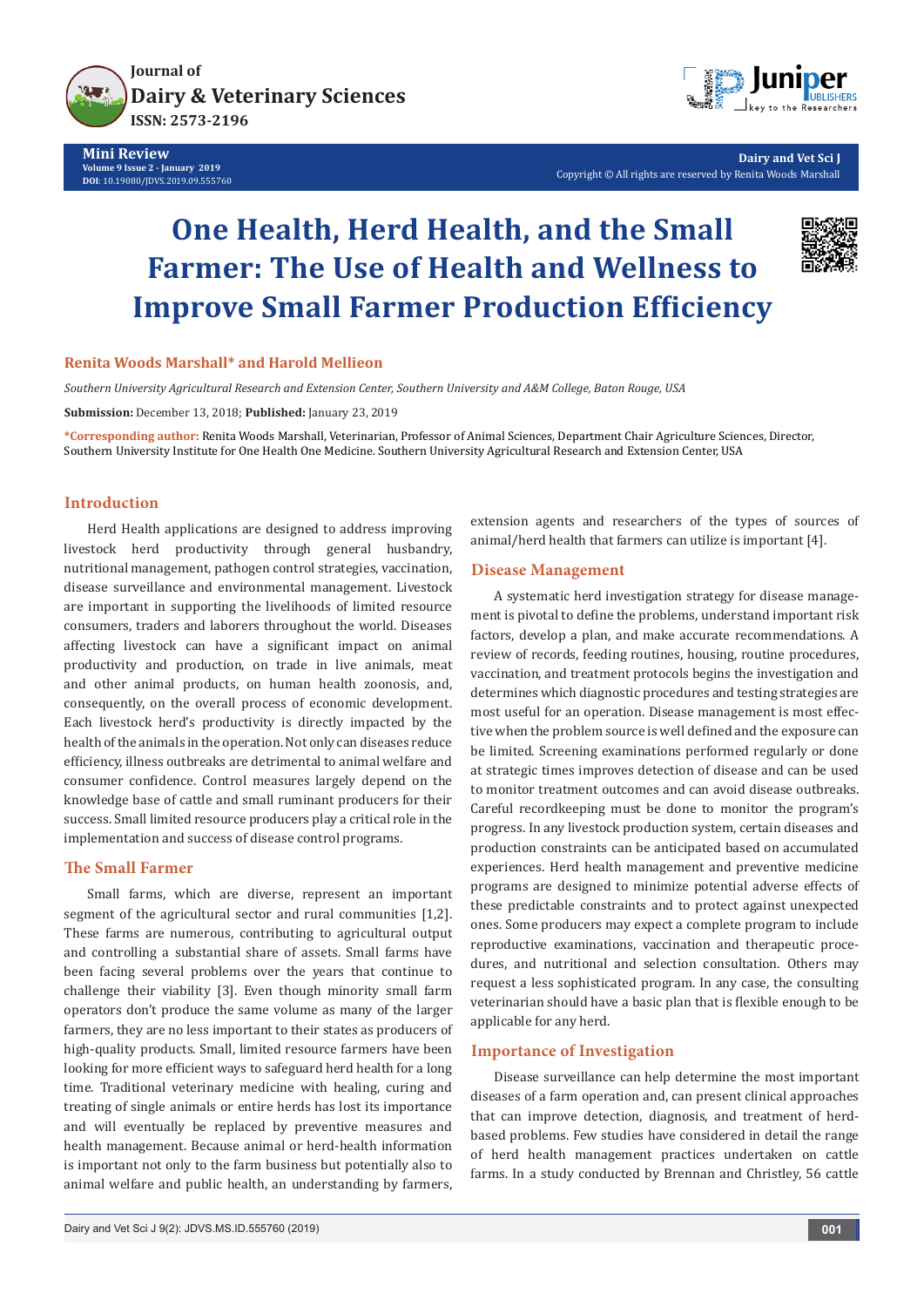farmers in a 100 km<sup>2</sup> area of north-west England were questioned regarding their on-farm biosecurity practices, including those relating to animal movements, equipment sharing and companies and contractors visiting the farms. There was great variation between farms in terms of the type of, and the extent to which biosecurity was carried out [5]. For example, most farmers did not isolate stock brought onto the farm, but a small proportion always isolated stock.

Many farmers administered treatments post-movement, primarily vaccinations and anthelmintics, but very few farms reported carrying out health checks after moving animals onto the farm. In addition, there appeared to be much variation in the amount of biosecurity carried out by the different companies and contractors visiting the farms. Dead stock collectors and contracted animal waste spreaders, although likely to have a high potential for contact with infectious agents, were reported to infrequently disinfect themselves and their vehicles. These findings suggest that although certain biosecurity practices are undertaken, many are carried out infrequently or not at all. This may be due to many factors, including cost (in time and money), lack of proven efficacies of practices and lack of relevant education of veterinarians, producers and other herd health specialists. Further research exploring the reasons for the lack of uptake is imperative if preventive medicine is to be utilized fully by the farming industry.

A study by Van Leuken [6] reported that hotspots (areas most likely to contain the actual source) could be identified during the early outbreak stages based on the earliest 2-10% of the case notifications in Q fever outbreaks in the Netherlands. Distances between the hotspots and suspected goat farms varied from 300- 1500 m. In regional likelihood rankings that included all large dairy farms, the suspected goat farms consistently ranked first. The model they developed identified the most likely location of sources in an airborne pathogen outbreak area, even at early stages [7]. This model can help to reduce the number of potential sources to be investigated by microbial testing and allow rapid implementation of interventions to limit the number of human infections and reduce the risk of source-to-source transmission.

## **The Southern University Institute for One Health One Medicine**

The Southern University Institute for One Health One Medicine was established in 2017. The mission is to promote, improve, and defend the health and well-being of all species through enhanced cooperation and collaboration to advance the concept of one health with the ultimate goals of protecting and saving lives in future generations by accelerating research discoveries, enhancing public health efficacy, expeditiously expanding the scientific knowledge base, and improving medical education and care. The institute is in the process of developing new strategies to control economically important diseases of livestock and advance the body of knowledge of limited resource farmers in both basic and applied research on disease surveillance and biosecurity

for farm operations. Two centers within the institute, the Center for One Health Research and the Center for Animal Health and Zoonosis focuses on animal and herd health.

These centers support research that increases the understanding of biological processes and lays the foundation for advances in disease diagnosis, treatment and prevention. It has been estimated that over 75% of pathogens in humans have their origin in animals. This Center provides preventive veterinary education and care to the animals of those in need. As an agricultural institution created to serve, we are charged ethically with promoting public health and protecting animal health and welfare. The Center has a great interest in the surveillance, prevention, control, and treatment of disease. Through these efforts, we improve not only the health of the animal, but also support the physical and emotional well-being of their owners or guardians and contribute to protecting public health. The Southern University Institute for One Health One Medicine endeavors to be nationally and internationally recognized for exemplary biomedical and agricultural research to advance the theory and practice of disease diagnosis, treatment and prevention.

#### **Conclusion**

The goal of a herd health program is to limit or eliminate diseases affecting livestock that can have a significant impact on animal productivity and production, on trade in live animals, meat and other animal products, and human health zoonosis. The Southern University Institute for One Health One Medicine is endeavoring to understand the science of production limiting diseases in livestock operations to acquire knowledge that will be used to improve the position of small farmers in Louisiana, other states in the southern region, the US and globally. The knowledge that we gain through investigations will give the Institute and the Southern University Agricultural Research & Extension Center prominence and leadership in an area that will be useful to other institutions that deal with similar clientele. It will also build a strong foundation for future scientific endeavors.

## **References**

- 1. Rossett P (1999) Functions and benefits of small farm agriculture. Policy Briefs, Oakland, California, USA.
- 2. Steele C (1997) Why U.S. agriculture and rural areas have a stake in small farms. Rural Development Perspective, Economic Research Service. 12: 2.
- 3. Muhammad S, Tegegne F, Ekanem E (2004) Factors Contributing to Success of Small Farm.
- 4. Jensen Kl, English BC, Menard RJ (2009) Livestock farmers' use of animal or herd health information sources. Journal of Extension, 47: 1.
- 5. [Marshall RW \(2011\) Herd-Health Programs for Limited-Resource](https://joe.org/joe/2011october/comm2.php)  [Farmers: Prevention Versus Treatment. J Extension 49: COM2.](https://joe.org/joe/2011october/comm2.php)
- 6. van Leuken JP, Havelaar AH, vander Hoek W, Ladbury GA, Hackert VH, et al. (2013) A model for the early identification of sources of airborne pathogens in an outdoor environment. Plosone 8: e80412.
- 7. [Renita W. Marshall \(2012\) The Impact of the Extension Service on](https://joe.org/joe/2012february/comm1.php)  [Minority-Owned Small Farm Operations.](https://joe.org/joe/2012february/comm1.php)